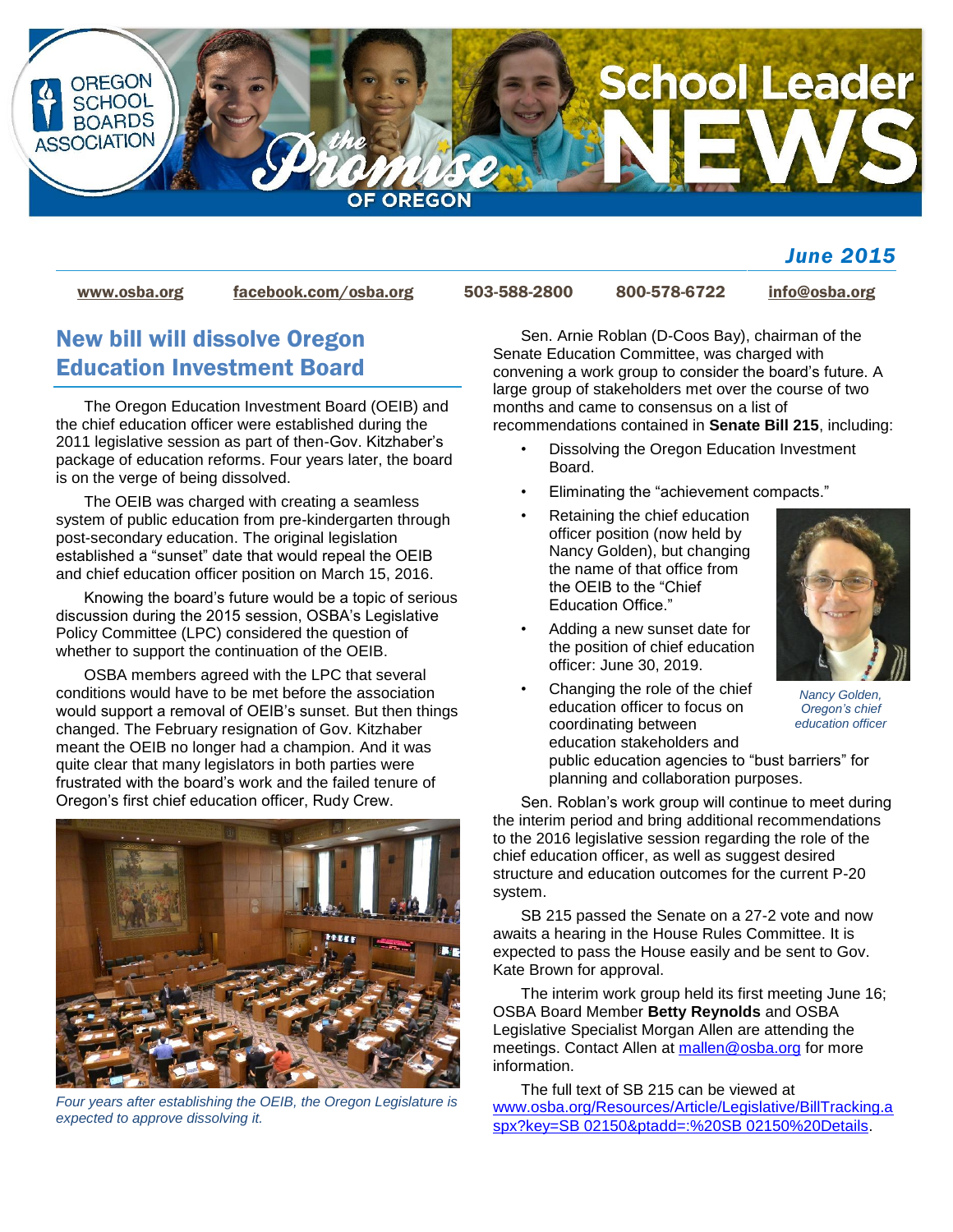#### *School Leader News – June 2015*

### 'Promise' campaign plans next phase for this fall

OSBA is making plans to continue "The Promise of Oregon" [\(www.promiseoregon.org/\)](http://www.promiseoregon.org/) campaign into the fall and 2016.

The public education advocacy campaign, which debuted last November, helped galvanize support for increased education funding during this legislative session. More than 6,800 individuals signed a petition to legislators urging higher K-12 education funding, and more than 125 OSBA member boards passed resolutions in support of the campaign.

Later this week, the OSBA Board of Directors will consider a proposal to spend \$145,000 in 2015-16 for a new round of photos and videos to provide content for the campaign website, as well as paying for web and social media support. The photo and video sites and subjects have not been determined, but in early June OSBA asked districts and individuals statewide to consider nominating programs for consideration that "are engaging students, boosting student achievement and making a difference in their future."

OSBA has issued a request for proposals and expects to select a contractor to perform the new work later this month.

OSBA Board members will also receive an update at their June 19-21 meeting about "The Promise of Oregon Challenge," which is awarding them modest prizes based on a point system for engaging in the campaign.

A number of school districts statewide have created their own Promise-themed content such as photos or videos. The most recent example, a video by the Tigard-Tualatin School District, can be seen at [https://vimeo.com/130145376.](https://vimeo.com/130145376)

Betsy Miller-Jones, OSBA's executive director, said she is excited to see the campaign's reach spreading.



*Videographers are expected to again be traveling the state to collect images for the next phase of the "Promise" campaign.*

"Every time we see another photo, another video, another expression of a young Oregonian's aspirations, that helps remind the public of the importance of public education in this state," she said. "I'm so thankful to all of those people who are working together to make 'the Promise' a reality."

Show your support for fully funding Oregon's public schools - Sign the petition!



#### In the Loop

## School boards of today need more than passion to be successful

The May election demonstrated a disturbing trend in the school board ranks: fewer candidates for governing board seats, and higher turnover. The 817 candidates represented the lowest number in a decade.

This comes at a time when Oregon is faced with a clear need to focus with laser-like precision on vital educational issues such as student achievement, graduation rates, closing the achievement gap and preparing our students to be college- and career-ready.

We are seeing more negative headlines regarding board conflict, dysfunction, disregard for public meeting laws and unacceptable behavior inside



*Betsy Miller-Jones Executive Director*

What is the future of school boards in Oregon? What must we do to find a new direction?

expressing their displeasure, creating a cycle of what has been called the dissatisfaction method of governance.

and outside of board meetings. Communities are

The school board of 20 years ago, able to maintain the status quo and talk only about those issues brought to them by the superintendent, is clearly not the school board we need today. Board members making decisions in isolation from their communities are unlikely to stay in office very long.

It is not enough to be passionate about education. Today's successful school board member must be fully engaged and knowledgeable about current teaching methods, curriculum and assessment data. Effective board members must be informed about practices and outcomes, knowledgeable about the data available and able to make use of those data in decisions that will drive district accountability for increased student achievement.

Successful boards use the results of achievement tests, discuss research data, shape and lead with district goals and measure progress at every board meeting.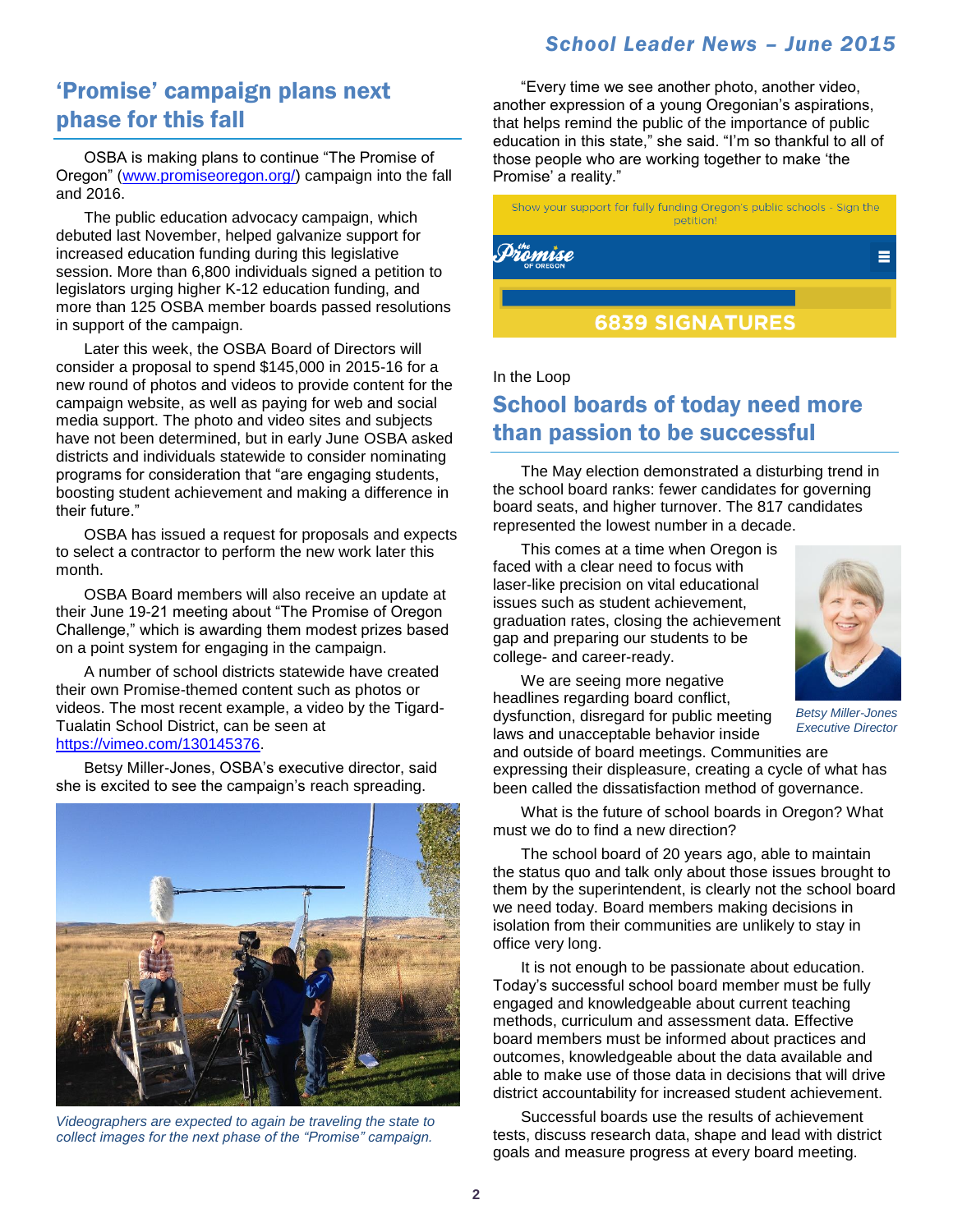Boards must become change agents and leaders for reform, governing beyond the status quo. Accepting the status quo puts boards at risk of becoming increasingly irrelevant, while our students fall behind.

At the same time, boards must engage with the community in the discussion of these topics. They have to listen as well, and remain involved and up-to-date on community issues. They must be great communicators.

Transparency, credibility and trustworthiness are other key attributes of today's effective school board. Too many headlines focus on boards that fail to follow their own policies and disregard laws governing public meetings and ethics practices. In the end, the very people elected to uphold community values lose the trust of those who elected them to office.

Engaged, well-trained boards that understand the need for constant transparency and community connections can give us hope for a positive future.

As your association, the Oregon School Boards Association (OSBA) strives to provide you with the tools, information and resources you need as individual leaders and boards. Utilize the online resources, the in-district training and opportunities to learn at our OSBA Summer Board Conference in July, and the Annual Convention in November. Make sure that you are relevant, ready to lead, engaged and informed for the future.

# 'Summer Camp' offers chance for Leadership Institute credits

Time is running out to register for "Summer Camp for School Boards," coming up July 17-19 at the scenic Riverhouse Hotel & Convention Center in Bend.

Besides the opportunity to learn more about critical issues facing Oregon's schools, the conference offers certification at the Leadership Institute's bronze, silver and gold levels. OSBA's Leadership Institute recognizes board members who have advanced through a series of courses offered online and at workshops and conferences, and those who complete new levels are recognized at OSBA's Annual Convention in November.

The keynote address on "Breaking the Unwritten Rules" will come from motivational speaker Mike Weber of Southwestern Consulting. Weber has spoken to groups across the country about honing leadership skills and adapting to rapidly changing environments. Workshop offerings range from Common Core/Smarter Balanced to school finance to superintendent evaluation.

Attend the pre-conference July 17 and you can learn more about school trust lands from Margaret Bird of the Children's Land Alliance Supporting Schools. You'll also hear how to run great meetings using parliamentary procedure from Ann Macfarlane of Jurassic Parliament.

Administrative professionals' (Board secretaries') workshops will also be held on July 17. Once again the conference will offer a no-host networking reception for attendees and a guest, at 4 p.m. July 17.

For a complete agenda and to register, visit [www.osba.org/Calendar/Events/Summer\\_board\\_conferen](http://www.osba.org/Calendar/Events/Summer_board_conference-2015.aspx) [ce-2015.aspx.](http://www.osba.org/Calendar/Events/Summer_board_conference-2015.aspx)

Find out more about Leadership Institute at [www.osba.org/li.](http://www.osba.org/li)



# PACE offers ways to help members address new marijuana law

Oregon Ballot Measure 91 passed with 56 percent of the vote in November 2014, and takes effect July 1, 2015. The measure legalized recreational marijuana for those 21 and older, allowing adults to possess up to 8 ounces of "dried" marijuana and up to four plants. It also introduced mandatory regulation of the industry, which is still being debated in the Legislature.

Marijuana is still unlawful based on federal statute and is listed as a Schedule I drug (Title 21 CFR §1308.11(d)), meaning it has a high potential for abuse, no currently accepted medicinal purpose and a lack of accepted safety for use under medical supervision (21 USC §812(b)).

To receive federal funds, school districts and community colleges must adhere to federal laws. This includes maintaining a drug-free workplace. Even though state law allows persons 21 and over to carry up to 1 ounce in public, they cannot possess or use marijuana on campus.

Given this clash of state and federal laws, it is important for school entities in Oregon to understand their roles and responsibilities. With studies in Colorado [\(http://bit.ly/1Gt6QD9\)](http://bit.ly/1Gt6QD9) and Connecticut [\(http://nyti.ms/1QEdj64\)](http://nyti.ms/1QEdj64) indicating that nearly 40 percent of high school students have used marijuana, schools need to be prepared to handle this complex and challenging issue.

Here are three ways PACE can help:

1) **Understand your policies and update if needed.** School districts must be certain to



have drug policies in place. Additionally, OSBA is updating its sample policies to include language pertaining to marijuana use in e-cigarettes and vaporizers. Marijuana is not to be allowed on campus in any form, given districts' tie to federal funding regulations. These policies are especially